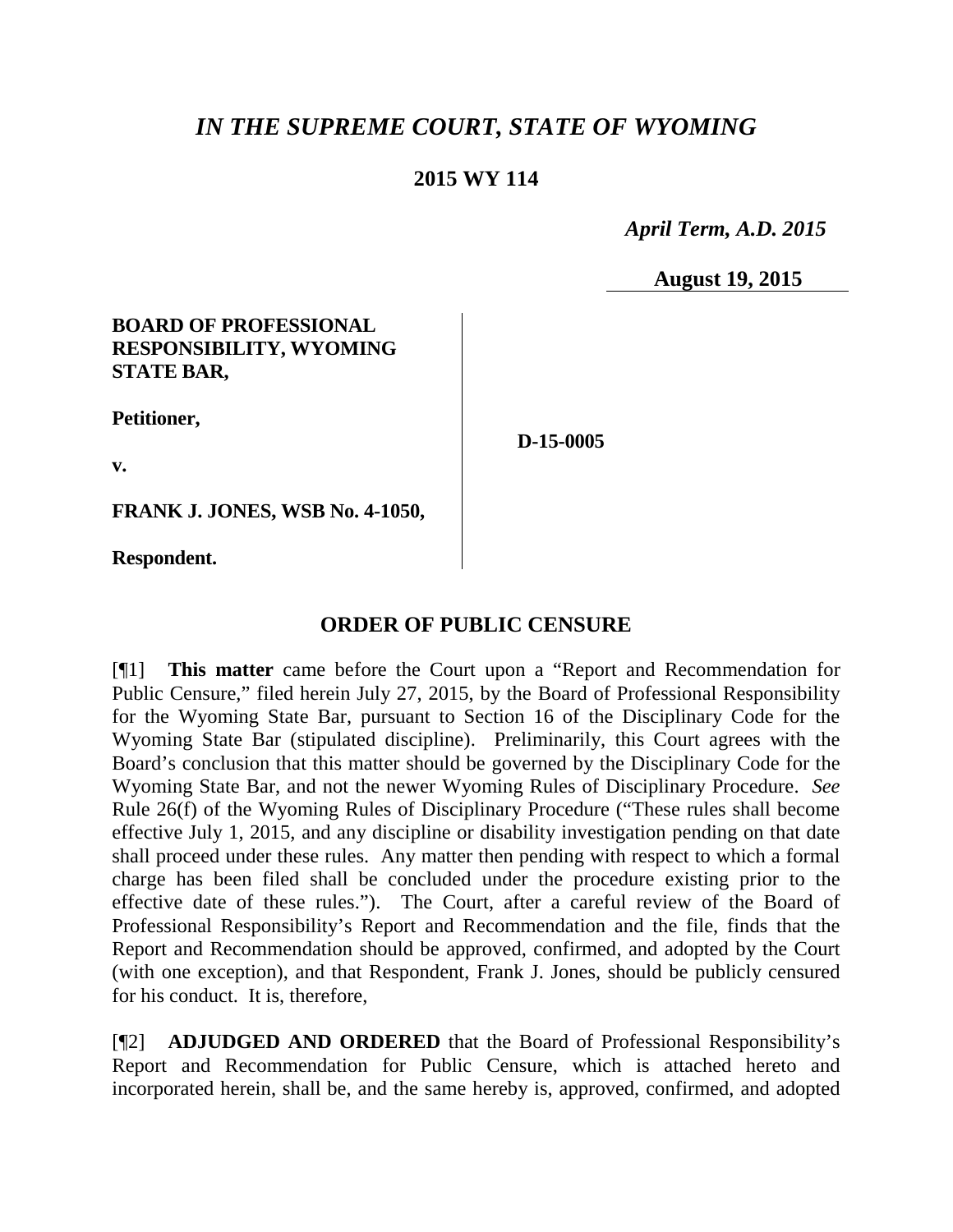by this Court, with one exception. With respect to Recommendation 3 on pages 18 and 19 of the Report and Recommendation, this Court adopts only the following: "Respondent shall, before undertaking any new matters in the future, comply fully with Rule 1.7. . . . " The Court does not adopt the remainder of that recommendation; and it is further

[¶3] **ADJUDGED AND ORDERED** that Frank J. Jones is hereby publicly censured for his conduct, which is described in the Report and Recommendation for Public Censure. This public censure shall include issuance of a press release consistent with the one set out in the Report and Recommendation for Public Censure; and it is further

[¶4] **ORDERED** that, pursuant to Section 26 of the Disciplinary Code for the Wyoming State Bar, Mr. Jones shall reimburse the Wyoming State Bar the amount of \$50.00, representing the costs incurred in handling this matter, as well as pay the administrative fee of \$500.00. Mr. Jones shall pay the total amount of \$550.00 to the Wyoming State Bar on or before October 19, 2015; and it is further

[¶5] **ORDERED** that the Clerk of this Court shall docket this Order of Public Censure, along with the incorporated Report and Recommendation for Public Censure, as a matter coming regularly before this Court as a public record; and it is further

[¶6] **ORDERED** that, pursuant to Section 4(a)(iv) of the Disciplinary Code for the Wyoming State Bar, this Order of Public Censure, along with the incorporated Report and Recommendation for Public Censure, shall be published in the Wyoming Reporter and the Pacific Reporter; and it is further

[¶7] **ORDERED** that the Clerk of this Court cause a copy of this Order of Public Censure to be served upon Respondent, Frank J. Jones.

[ $[$ [8] **DATED** this 19<sup>th</sup> day of August, 2015.

## **BY THE COURT:**

/s/

**E. JAMES BURKE Chief Justice**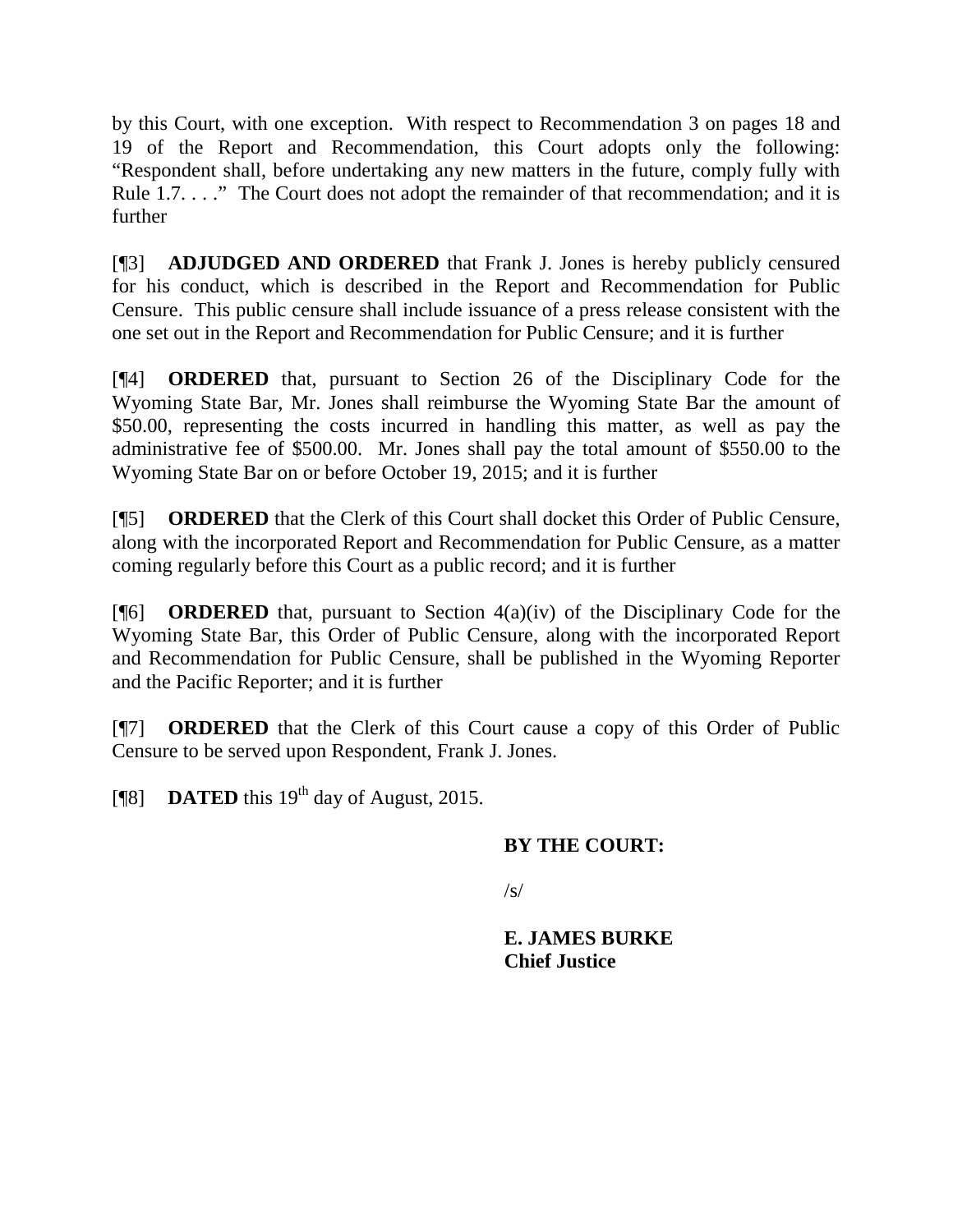# BEFORE THE SUPREME COURT<sub>IN THE SUPREME COURT</sub><br>STATE OF WYOMING **STATE OF WYOMING**

JUL 2 7 2015

| In the matter of      |                         |
|-----------------------|-------------------------|
| Frank J. Jones        |                         |
| <i>WSB No. 4-1050</i> | Docket No. WSB 2014-177 |
| Respondent.           | $D-15-0005$             |

# REPORT AND RECOMMENDATION FOR PUBLIC CENSURE

The Board of Professional Responsibility makes the following Report and Recommendation, with its findings of fact and recommendation to the Supreme Court of Wyoming:

#### FINDINGS OF FACT

1. Respondent is an attorney licensed to practice in Wyoming and maintains <sup>a</sup> practice in Wheatland.

2. During 2007-2008, Respondent represented Guernsey, Wyoming residents Roger A. Ganfield and Freda <sup>A</sup> Sudria in connection with <sup>a</sup> boundary dispute they had with their neighbor to the north, David S. Cole.

3. Ganfield and Sudrla are retired University of Nebraska faculty members. They reside on property they purchased for retirement in Guernsey, Wyoming, located on the North Platte River that includes <sup>a</sup> residence and several outbuildings.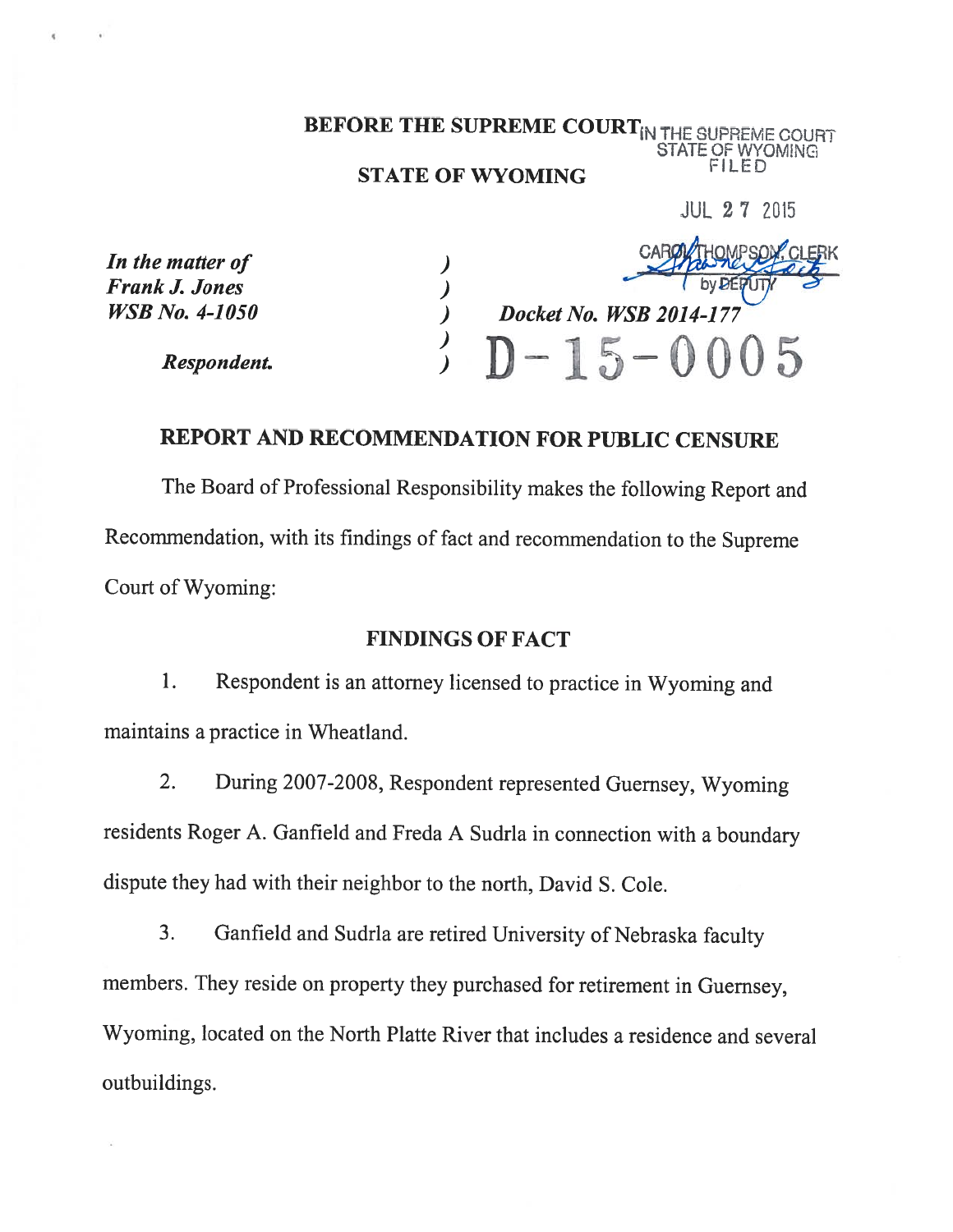4. The property Cole occupied was separated from the Ganfield/Sudria property in part by an abandoned railroad right of way (berm with no tracks). Outbuildings owned and used by Ganfield/Sudrla were located on portions of the abandoned railroad right of way. Cole had asserted adverse claims to that abandoned railroad right of way.

5. In about May 2007, Ganfield and Sudria met with Respondent at his office in Wheatland, Wyoming, seeking to engage <sup>a</sup> lawyer to represent them in their boundary dispute with Cole. Ganfield and Sudrla described the situation to Respondent. Respondent told Ganfield and Sudria that he was familiar with David Cole, did not think Cole would want to incur the expense of <sup>a</sup> lawsuit, and suggested that he would visit with Cole to see if the matter could be resolved without <sup>a</sup> lawsuit. Ganfield and Sudria asked Respondent about fee arrangements, but Respondent said he wanted to visit with Cole to see if the matter could be resolved without litigation, before discussing fee arrangements.

6. Respondent had <sup>a</sup> substantial pre-existing relationship with Cole.

7. Ganfield and Sudria complain that Jones did not disclose to them that David Cole was <sup>a</sup> client or former client. They complain that they were seeking to hire <sup>a</sup> lawyer who could sue Cole because they believed they had already exhausted efforts at negotiation, and that Respondent led them to believe he would represent them against Cole in litigation if necessary. Due to the passage of time,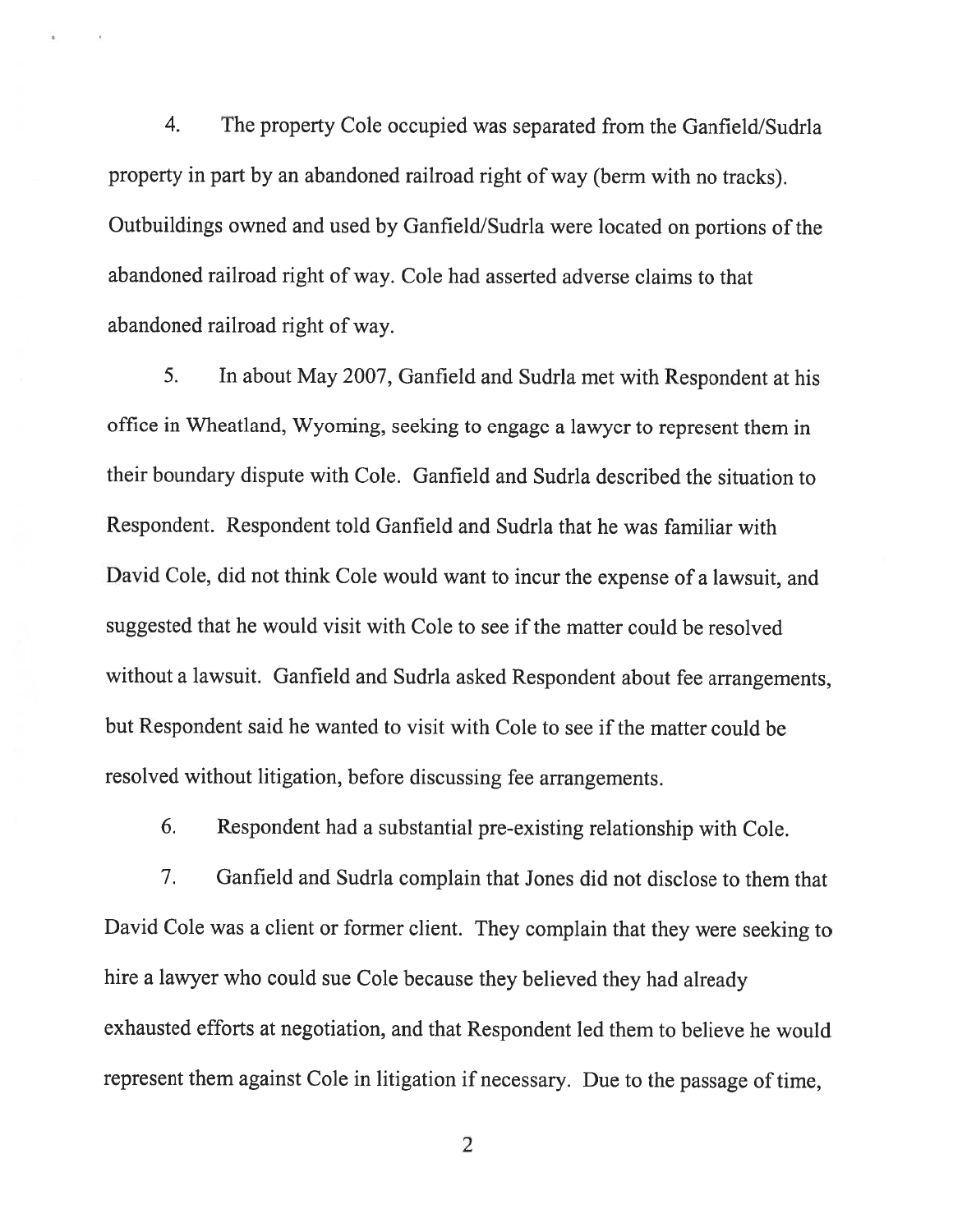Respondent does not recall the details of his initial meeting with Ganfield and Sudria, however, he thinks it is likely he told them Cole or his business interests had been <sup>a</sup> client of his, and, he does not believe that he would have led Complainants to believe that Respondent could represent them in litigation adversely against Cole.

8. Before he undertook to represent Ganfield and Sudrla, Respondent did not communicate to them the full nature and extent of his relationship with David Cole and his family and business interests.

9. Respondent did not fully explain to Ganfield and Sudrla the material limitations to Respondent's ability to fully represent Ganfield and Sudria arising out of Respondent's relationship with David Cole.

10. Respondent did not obtain from Ganfield and Sudrla any written informed decision signed by them to Respondent's representation notwithstanding the conflict of interest arising from Respondent's attorney-client relationship with Cole.

11. After his initial meeting with Ganfield and Sudrla Respondent met with Cole. Cole reportedly told Respondent that if Cole had an easement from the Town of Guernsey for an access route, then Cole would be more willing to trade disputed properties with Ganfield and Sudrla. Respondent searched records for an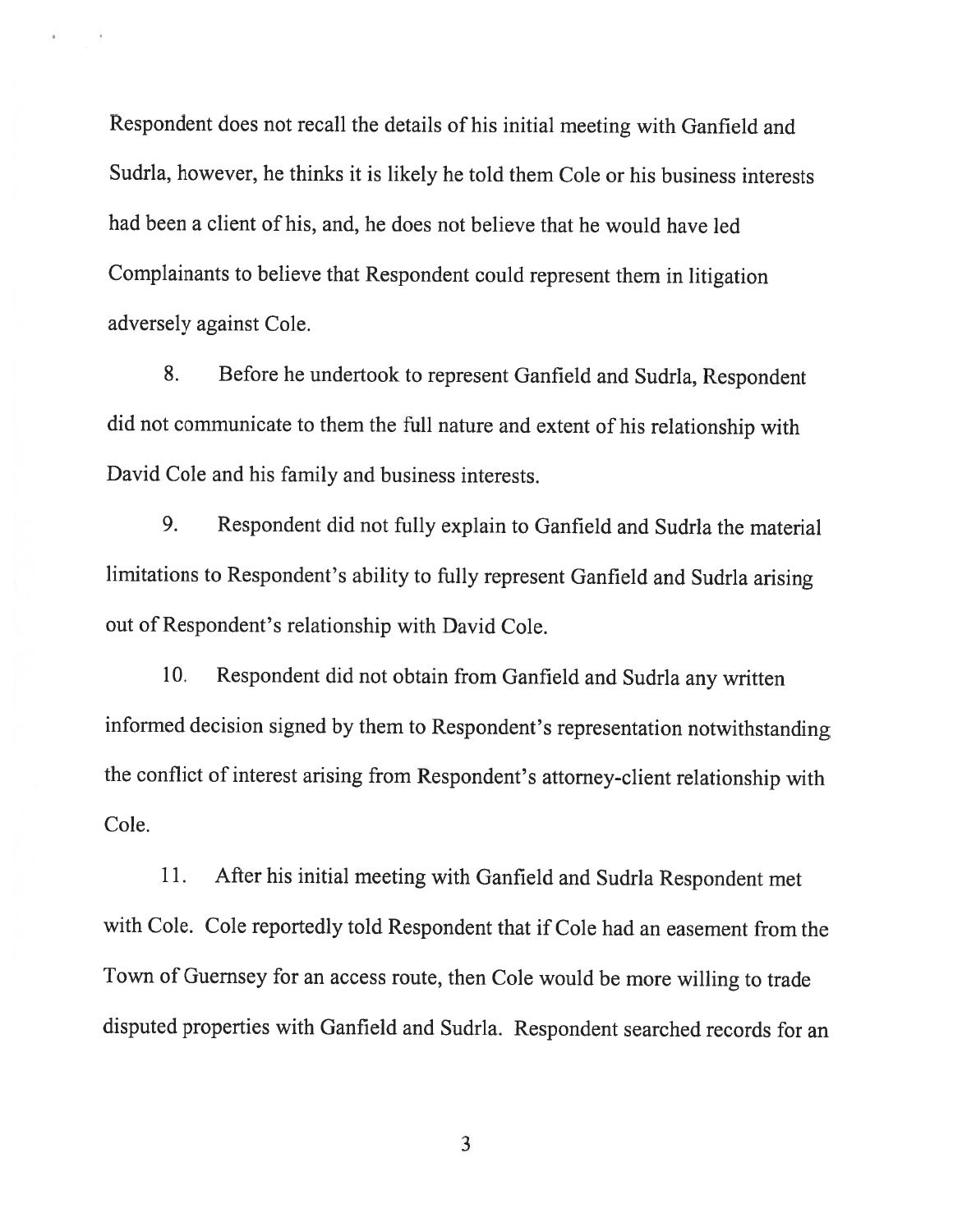easement in Cole's favor. He also communicated and met with Town representatives in efforts to resolve the issues.

12. Respondent never discussed with Ganfield and Sudria any proposed simultaneous representation of Cole by Respondent, nor did Respondent ever propose to act as an intermediary in the negotiations between the adverse parties under then-applicable Rule 2.2(a). Respondent did not obtain informed written consent (decision) of Ganfield and Sudrla, in <sup>a</sup> writing signed by them, to his simultaneous representation of Cole or to Respondent acting as an intermediary.

13. By <sup>a</sup> letter to Jones dated April 30, 2008, Ganfield and Sudria terminated Respondent's representation of them. They stated that they had seen no evidence of progress in resolving their boundary dispute with Cole and had been unable to communicate with Respondent after contacting his office many times in the previous ten (10) months. Respondent denies that he did not respond to Complainants' telephone calls.

14. About six weeks later, Respondent wrote <sup>a</sup> letter dated June 11, 2008 addressed jointly to both Cole and Ganfield. In this letter Respondent described the existing dispute and stated that an action would have to be filed by Ganfield and Sudrla against Cole to quiet title in Ganfield. He stated that "In my endeavors" to resolve the matter without litigation, "I have created <sup>a</sup> severe conflict of interest for myself. . . <sup>I</sup> cannot represent the parties in any of this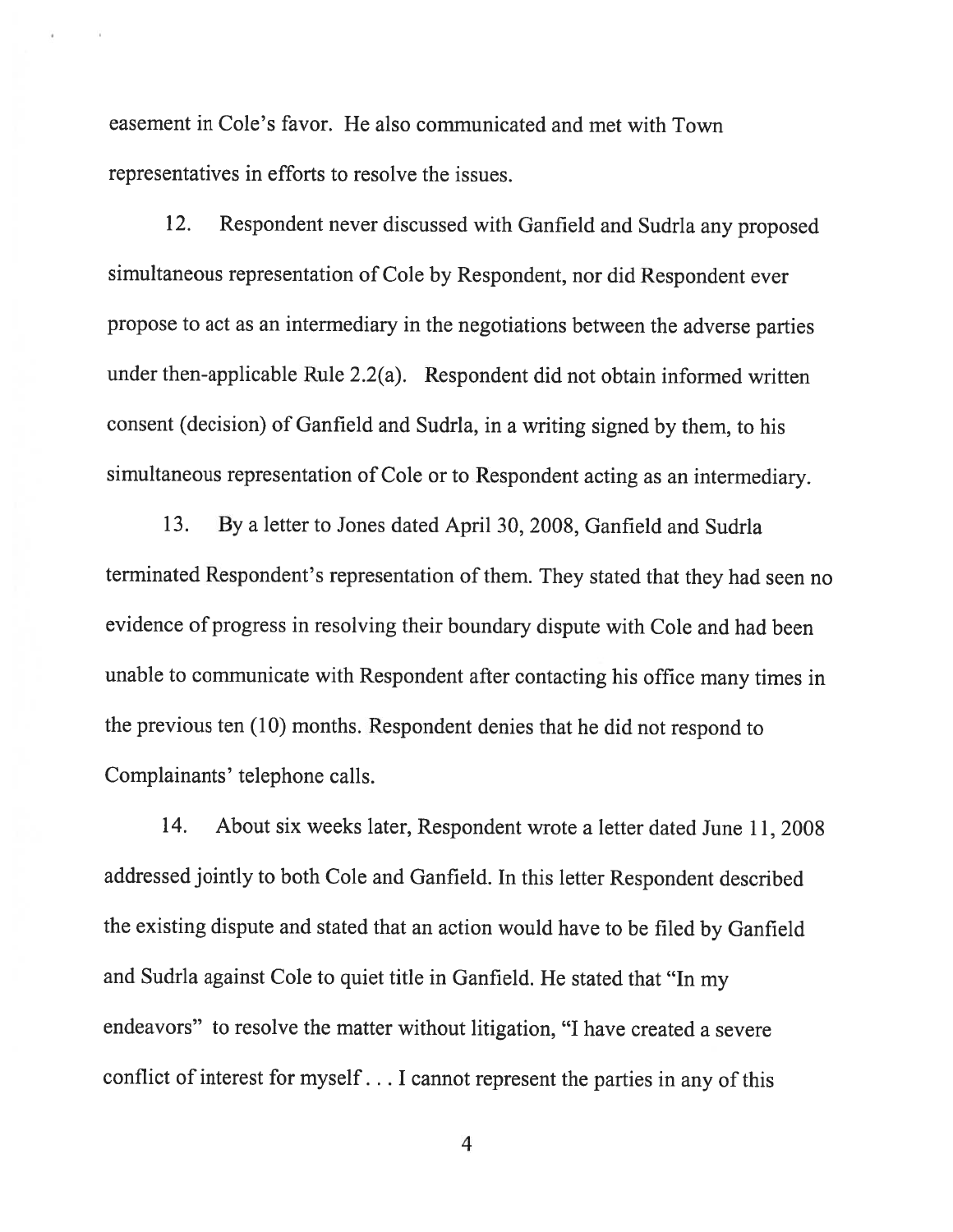litigation as <sup>I</sup> have put myself in <sup>a</sup> position of being <sup>a</sup> "negotiator" rather than <sup>a</sup> "litigator" in the issues."

15. The Rules of Disciplinary Procedure became effective July 1, <sup>2015</sup> and apply to disciplinary investigations "pending" on that date. Rule 26(f), Wyoming Rules of Disciplinary Procedure. However, the Disciplinary Code remains applicable in cases where formal charges were filed before July 1, 2015.

16. Special Bar Counsel and Respondent reached agreement during April <sup>2015</sup> that Respondent would stipulate to public censure discipline. They proceeded to negotiate language of the stipulated motion and supporting affidavit, resulting in Respondent's June 18, 2015 execution of the Affidavit of Factual Basis and Agreement to Discipline, and the filing of their Stipulated Motion on June 22, 2015. The parties contemplated that their motion would be considered by the Board and the Wyoming Supreme Court under the procedures of Disciplinary Code Section 21(c). See Paragraph 22 of Respondent's Affidavit.

17. The Board concludes that Special Bar Counsel's disciplinary investigation in this matter was concluded on or before June 18, 2015, and was no longer pending as of July 1, 2015. If the parties had not earlier arrived at stipulated resolution, any formal charge necessary to this matter would have been filed before July 1, 2015, and would have proceeded under the previous Disciplinary Code. Therefore, in accordance with Rule 26(f) of the Rules of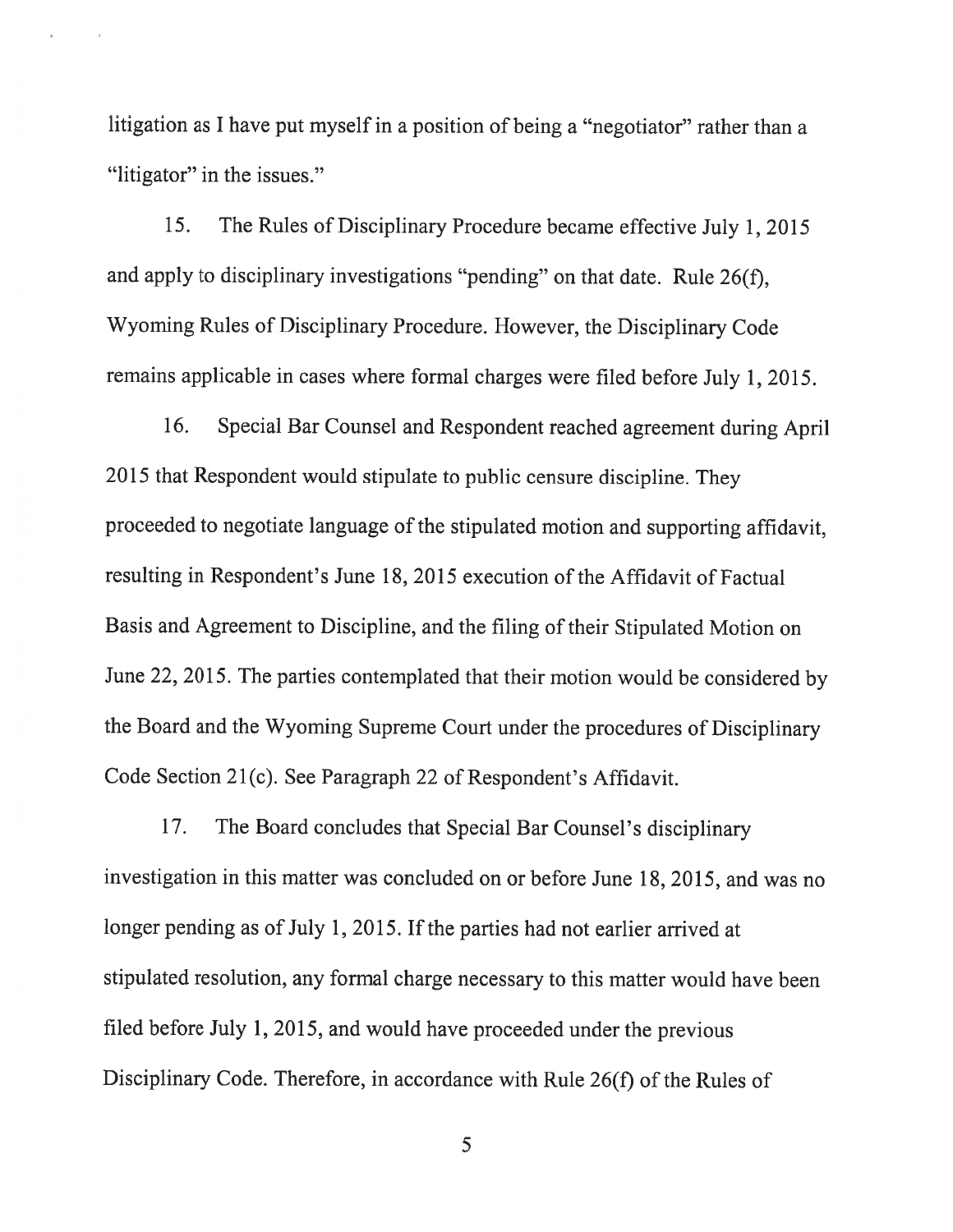Disciplinary Procedure, and, the parties' stipulation, the Board concludes that the Parties' Stipulated Motion is subject to Disciplinary Code Section <sup>21</sup> and that the new Rules of Disciplinary Procedure do not apply.

18. Complainants were timely served with copies of the stipulated motion and Respondent's affidavit. They were afforded the opportunity to submit, and did submit, written comments. Complainants do not object to the stipulated public censure resolution.

19. Respondent was served with as-filed copies of the Stipulated Motion, Affidavit, and Special Bar Counsel's Addendum to the Stipulated Motion. Respondent agreed to submission of the matter to the Board on the papers filed. Respondent did not ask to participate in the Board's conference call to consider the stipulated motion.

20. Under Rule <sup>1</sup> .7(a)(2), Wyoming Rules of Professional Conduct, "Except as provided in paragrap<sup>h</sup> (b), <sup>a</sup> lawyer shall not represent <sup>a</sup> client if the representation involves <sup>a</sup> concurrent conflict of interest. A concurrent conflict of interest exists if. . . (2) there is <sup>a</sup> significant risk that the representation of one or more clients will be materially limited by the lawyer's responsibilities to another client, <sup>a</sup> former client or <sup>a</sup> third person or by <sup>a</sup> personal interest of the lawyer." Under Rule 1.7(b), <sup>a</sup> lawyer may proceed to represent <sup>a</sup> client notwithstanding the existence of <sup>a</sup> concurrent conflict of interest if four specified criteria are met,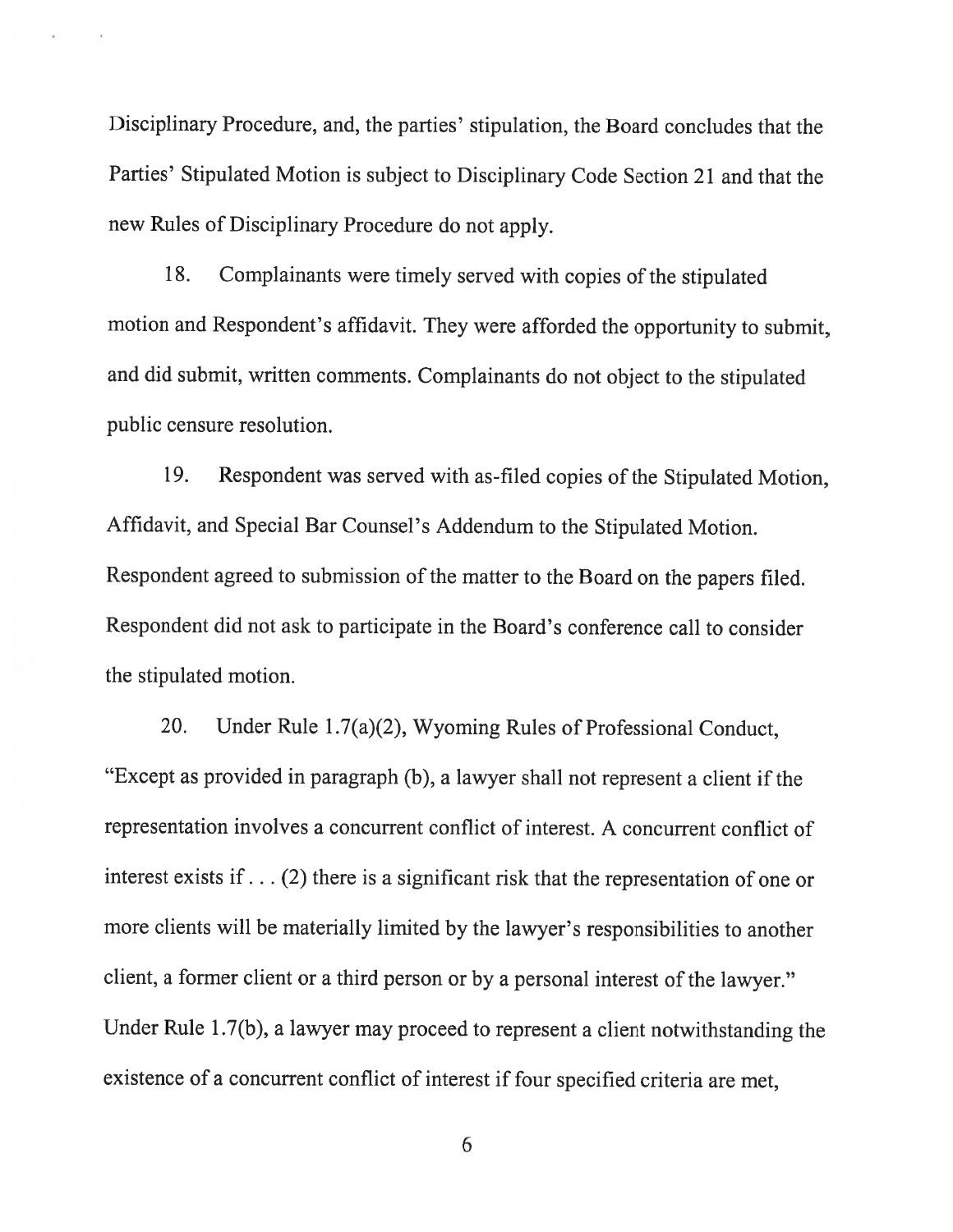including that the client "(4) <sup>g</sup>ives informed consent, confirmed in <sup>a</sup> writing signed by the client."

21. Under Rule 1.4(a)(1), Wyoming Rules of Professional Conduct, "a lawyer shall promptly inform the client of any decision or circumstance with respect to which the client's informed consent, as defined in 1.0(f), is required by these rules."

22. Before undertaking representation of Ganfield and Sudria in the boundary dispute adverse to Cole, Respondent therefore had duties: (a) to communicate to Ganfield and Sudrla as prospective clients <sup>a</sup> description of the nature and extent of Respondent's pre-existing relationships with Cole; (b) to inform Ganfield and Sudrla fully regarding material limitations on his ability to represent Ganfield and Sudrla arising from his relationship with Cole; and (c) to obtain informed written consent from Ganfield and Sudrla in <sup>a</sup> writing signed by them.

23. Rule 2.2 of the Wyoming Rules of Professional Conduct has since been rescinded, however, under Rule 2.2 as it applied at the time, if Respondent intended to represent the adverse parties in the boundary dispute simultaneously, in the role of an intermediary, Respondent was required to first consult "separately with each client concerning the implications of the common representation," and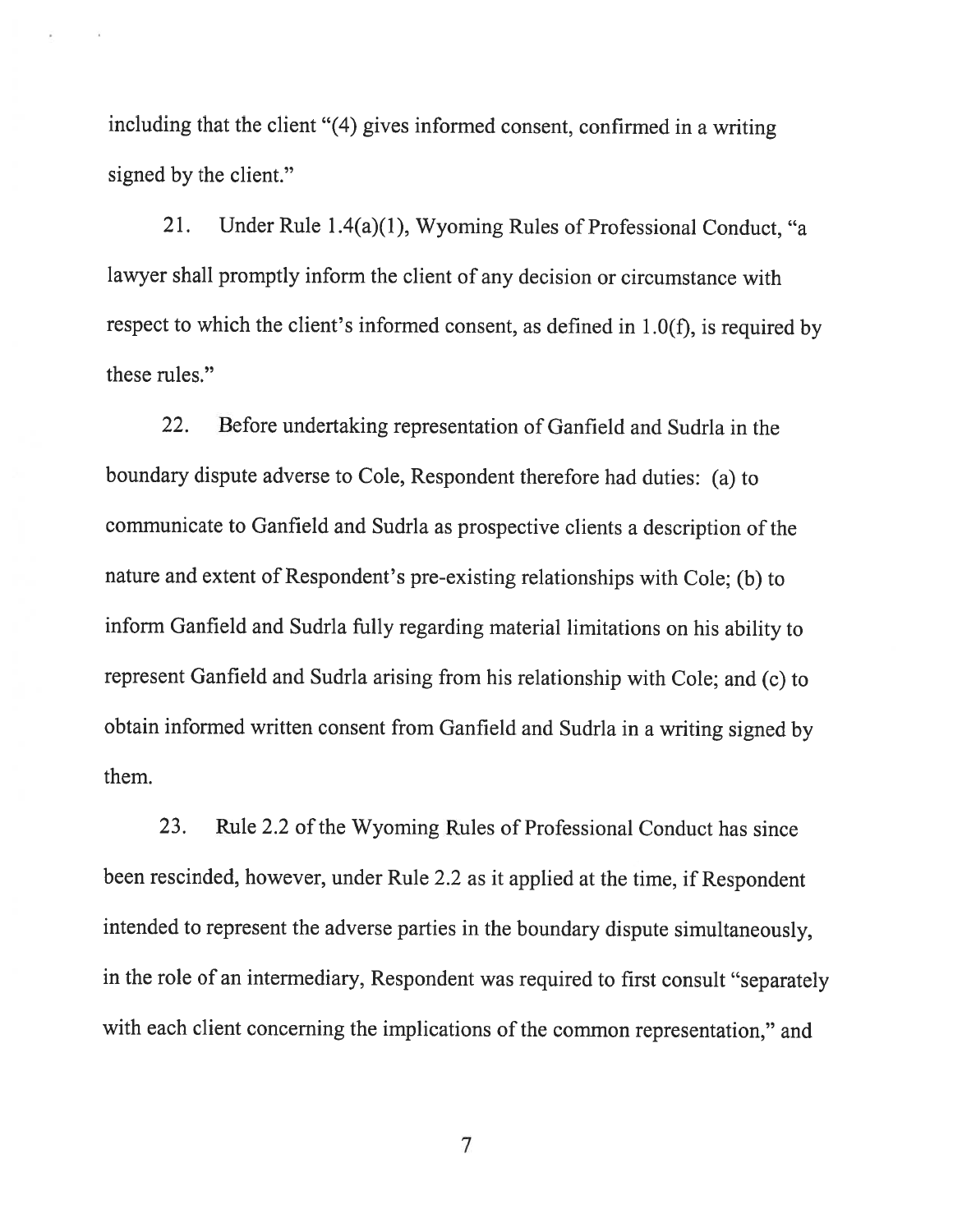to first obtain "each client's informed decision to the common representation, in writing signed by the client."

24. Respondent violated Rules 1.4, 1.7 and 2.2 by: (a) failing to fully inform Ganfield and Sudrla regarding the facts associated with conflicts of interest arising from his relationships with Cole and Weaver; (b) failing to fully advise Ganfield and Sudria of the material limitations those conflicts of interest would pose to Respondent's representation of them; and (c) failing to obtain informed written decisions in a writing or writings signed by Ganfield and Sudrla to Respondent's conflicts of interest as to Cole, to Respondent's simultaneous representation of Cole, or, to Respondent's undertaking to represent the adverse parties in <sup>a</sup> role as intermediary.

25. The <sup>p</sup>leadings filed herein also show that Respondent's son, and his step-son-in-law each represented Cole (the adverse party to Ganfield and Sudria) at different times. The Board concludes there exists an adequate factual basis for the Board to also approve the parties' stipulation that Respondent be ordered to make reasonable inquiry in the future when screening new matters to identify and clear potential conflicts associated with adverse representation of parties among lawyers closely related by blood or marriage.

26. Pursuant to the parties' stipulation, the further charges raised by Complainants will be dismissed upon the Court's approval of this Report and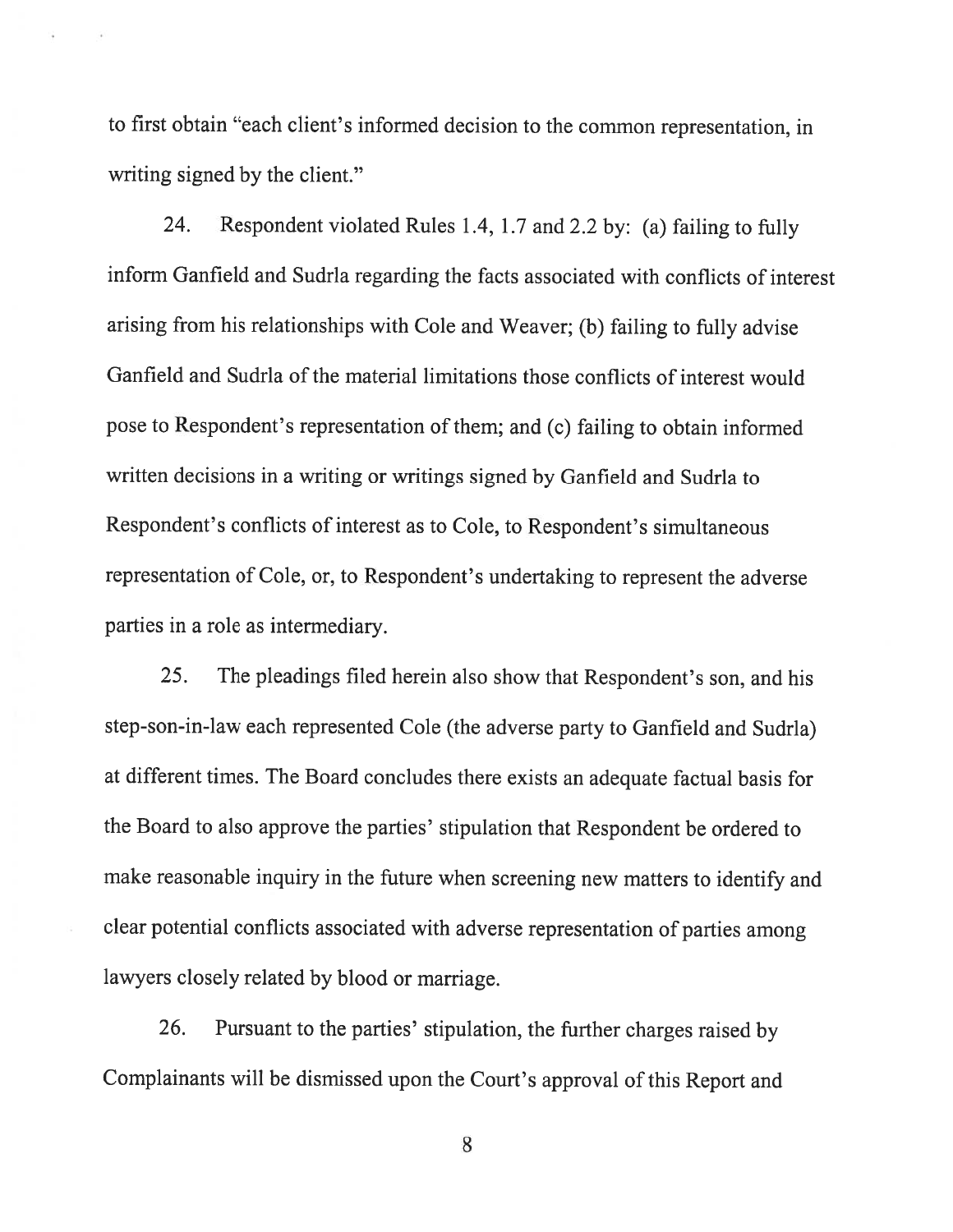Recommendation, including their claims that: (a) Respondent violated Rule 1.3 by failing to act with reasonable diligence and promptness; (b) Respondent violated Rule <sup>1</sup> .4(a)(3) by failing to keep his clients reasonably informed about the status of the matter; (c) Respondent violated Rule <sup>1</sup> .4(a)(4) by failing to return Complainants' <sup>p</sup>hone calls or promptly comply with their reasonable requests for information; and (d) Respondent violated Rule 1.6 (safeguard of client confidential information) and Rule 1.9(a) (duties to former clients) by appearing on the disputed property in <sup>a</sup> 2013 site visit.

### ABA SANCTION GUIDELINES

27. In determining an appropriate sanction, the Board is guided by the American Bar Association's "Standards for Imposing Lawyer Discipline" (hereafter referred to as the "ABA Standards") which state, "The purpose of lawyer discipline proceedings is to protect the public and the administration of justice from lawyers who have not discharged, will not discharge, or are unlikely properly to discharge their professional duties to clients, the public, the legal system, and the legal profession."

28. ABA Standard 3.0 lists four factors to be considered in imposing a sanction after <sup>a</sup> finding of lawyer misconduct:

(a) the duty violated;

(b)the lawyer's mental state;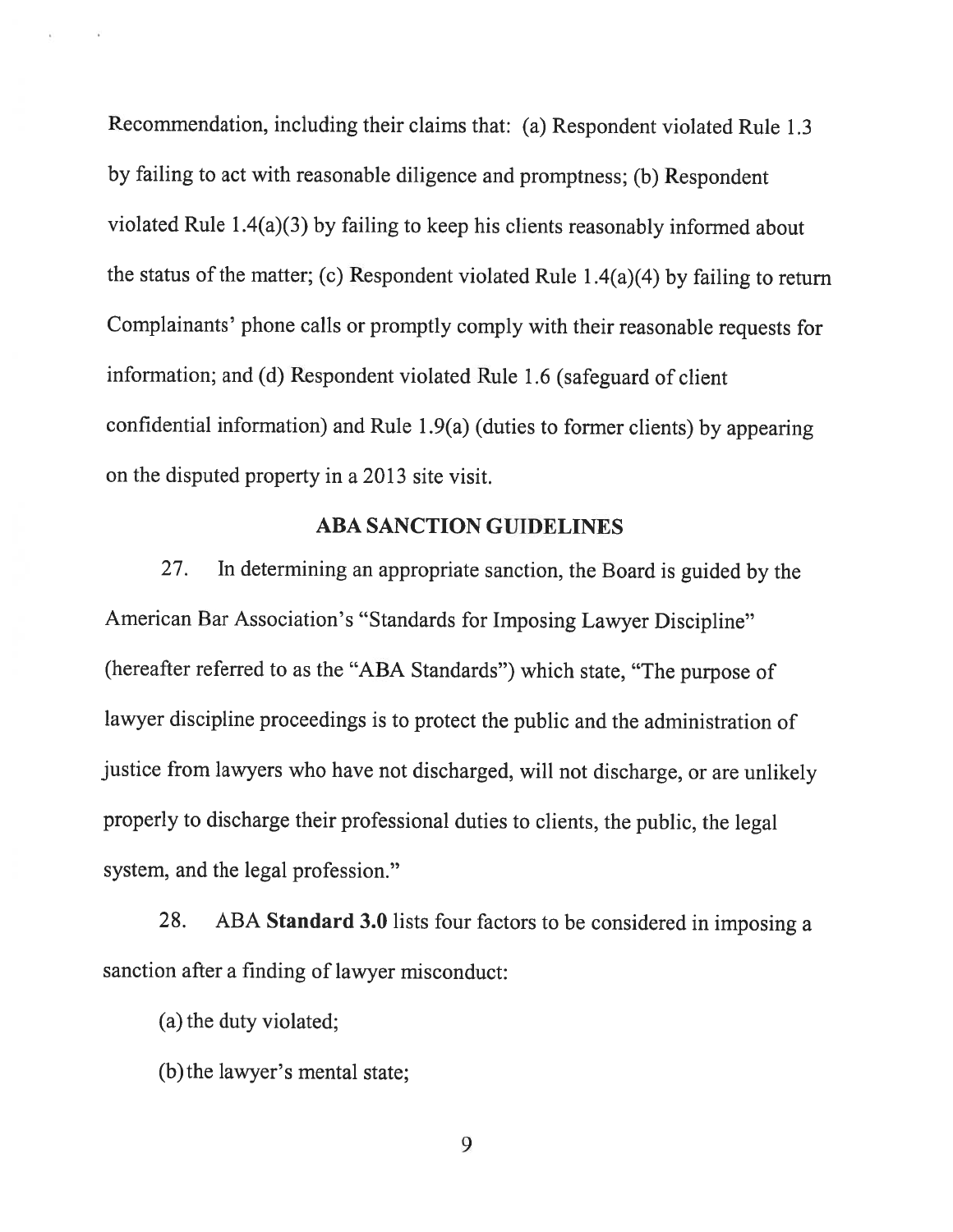(c) the potential or actual injury caused by the lawyer's misconduct; and (d) the existence of aggravating or mitigating factors.

29. Respondent's misconduct falls under the general category of ABA Standards 4.0 "Violations of Duties Owed to Clients." In describing the theoretical framework of the Standards the ABA Committee states that "the standards assume that the most important ethical duties are those obligations which <sup>a</sup> lawyer owes to clients." Accordingly, the ABA Standards generally call for higher sanctions for violations of such duties.

30. Respondent's misconduct also falls under two sub-categories of ABA Standards 4.0. ABA Standards 4.3 ("Failure to Avoid Conflicts of Interest") applies most directly to all of the conduct at issue. Also potentially applicable to Respondent's conduct in failing to fully inform his clients is ABA Standards 4.6 ("Lack of Candor"). These standards state:

4.3 Failure to Avoid Conflicts of Interest

Absent aggravating or mitigating circumstances, upon application of the factors set out in Standard 3.0, the following sanctions are generally appropriate in cases involving conflicts of interest:

4.31 Disbarment is generally appropriate when <sup>a</sup> lawyer, without the informed consent of client(s):

(a) engages in representation of <sup>a</sup> client knowing that the lawyer's interests are adverse to the client's with the intent to benefit the lawyer or another, and causes serious or potentially serious injury to the client; or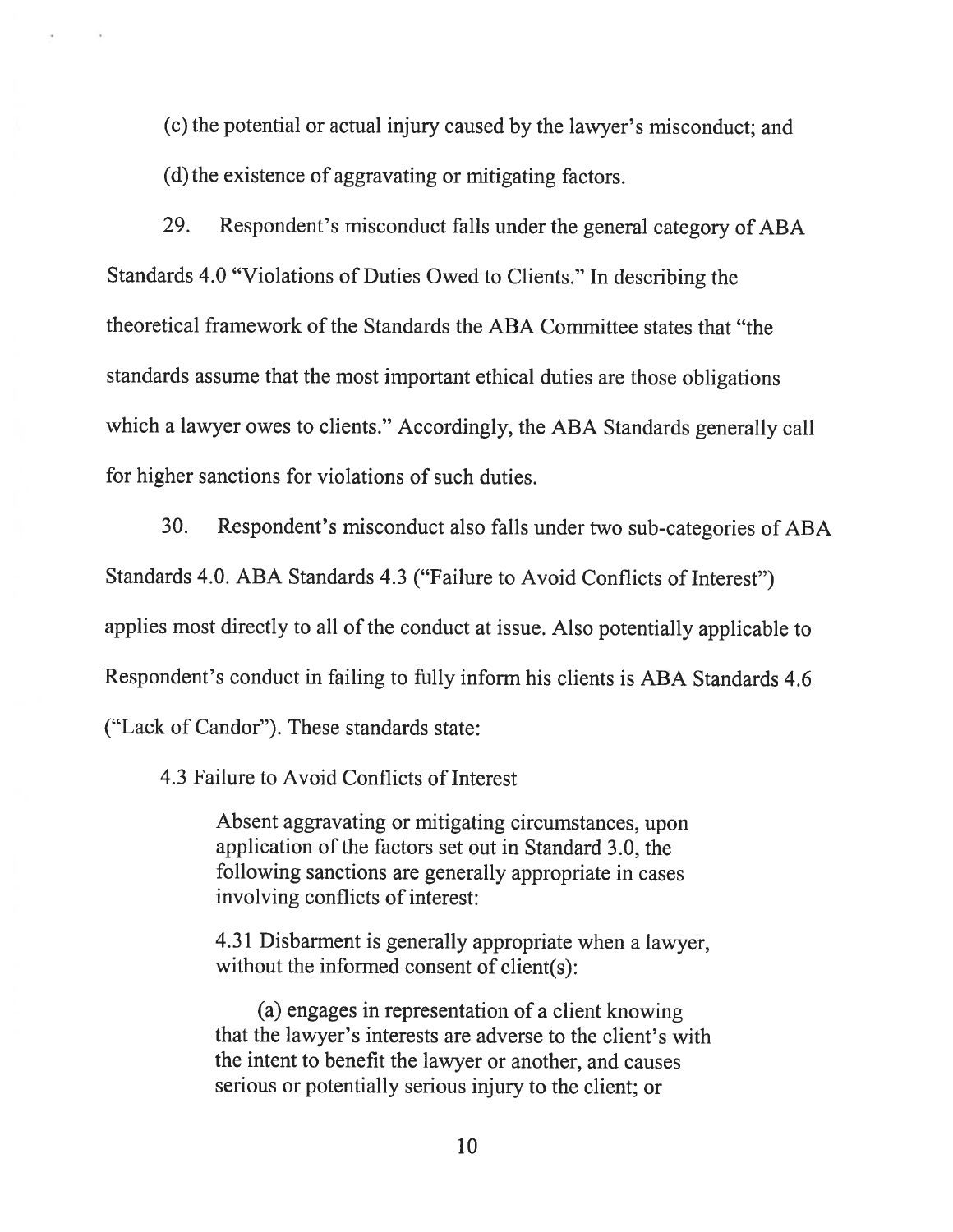(b) simultaneously represents clients that the lawyer knows have adverse interests with the intent to benefit the lawyer or another, and causes serious or potentially serious injury to a client; or

(c) represents a client in a matter substantially related to a matter in which the interests of a present or former client are materially adverse, and knowingly uses information relating to the representation of a client with the intent to benefit the lawyer or another, and causes serious or potentially serious injury to a client.

4.32 Suspension is generally appropriate when a lawyer knows of a conflict of interest and does not fully disclose to a client the possible effect of that conflict, and causes injury or potential injury to a client.

4.33 Reprimand [i.e., "public censure" under Section 4(a)(iii) of Wyoming's Disciplinary Code] is generally appropriate when a lawyer is negligent in determining whether the representation of a client may be materially affected by the lawyer's own interests, or whether the representation will adversely affect another client, and causes injury or potential injury to a client.

4.34 Admonition [i.e., "private reprimand" under Section 4(b) of Wyoming's Disciplinary Code] is generally appropriate when a lawyer engages in an isolated instance of negligence in determining whether the representation of a client may be materially affected by the lawyer's own interests, or whether the representation will adversely affect another client, and causes little or no actual or potential injury to a client.

#### 4.6 Lack of Candor

Absent aggravating or mitigating circumstances, upon application of the factors set out in Standard 3.0, the following sanctions are generally appropriate in cases where the lawyer engages in fraud, deceit, or misrepresentation directed toward a client: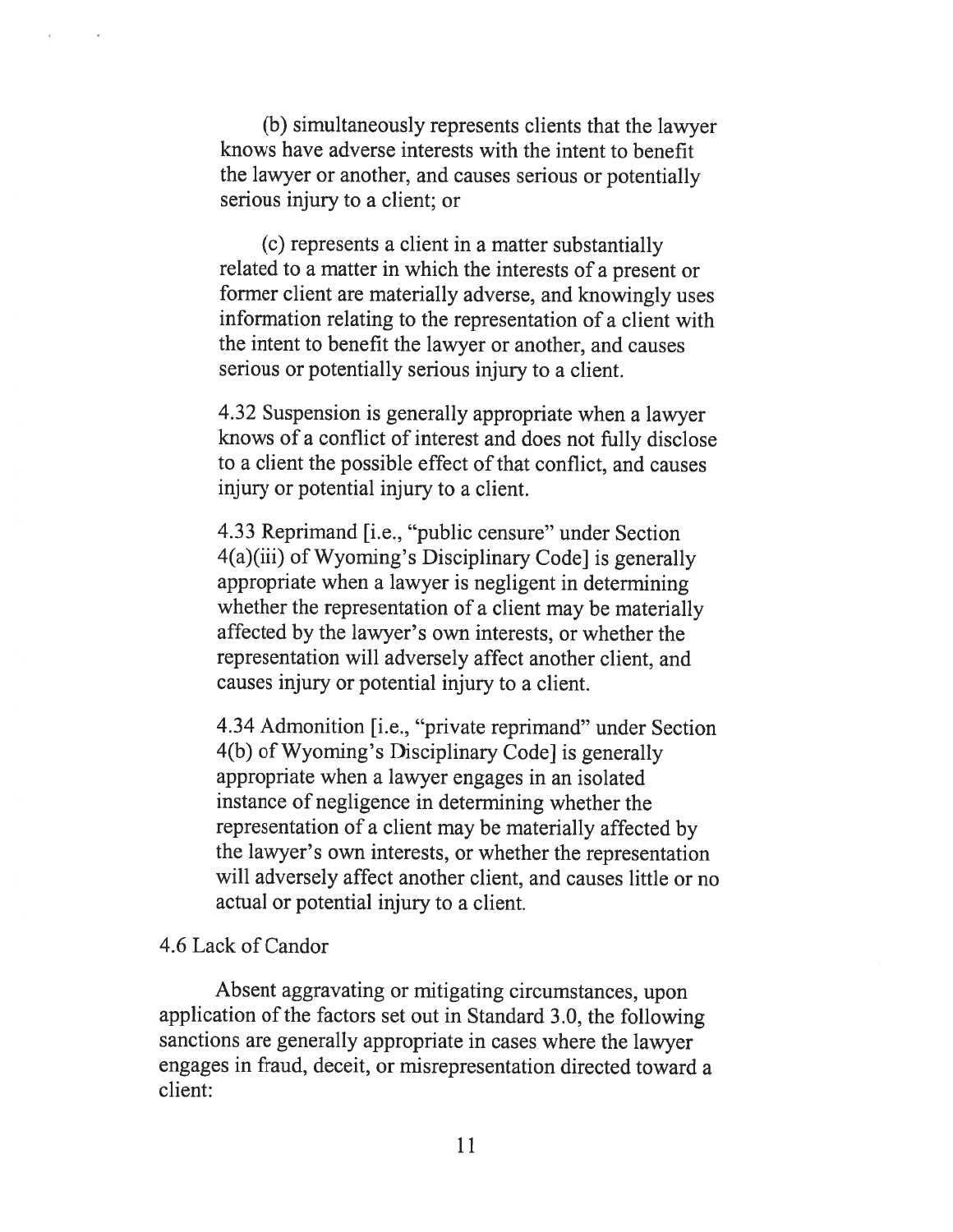4.61 Disbarment is generally appropriate when a lawyer knowingly deceives a client with the intent to benefit the lawyer or another, and causes serious injury or potential serious injury to a client.

4.62 Suspension is generally appropriate when a lawyer knowingly deceives a client, and causes injury or potential injury to a client.

4.63 Reprimand [i.e., "public censure" under Section 4(a)(iii) of Wyoming's Disciplinary Code] is generally appropriate when a lawyer negligently fails to provide a client with accurate or complete information, and causes injury or potential injury to the client.

4.64 Admonition [i.e., "private reprimand" under Section 4(b) of Wyoming's Disciplinary Code] is generally appropriate when a lawyer engages in an isolated instance negligence in failing to provide a client with accurate or complete information, and causes little or no actual or potential injury to the client.

31. The preamble to the ABA Standards includes the following

discussion regarding mental state:

The mental states used in this model are defined as follows. The most culpable mental state is that of intent, when the lawyer acts with the conscious objective or purpose to accomplish a particular result. The next most culpable mental state is that of knowledge, when the lawyer acts with conscious awareness of the nature or attendant circumstances of his or her conduct both without the conscious objective or purpose to accomplish a particular result. The least culpable mental state is negligence, when a lawyer fails to be aware of a substantial risk that circumstances exist or that a result will follow, which failure is a deviation of a care that a reasonable lawyer would exercise in the situation.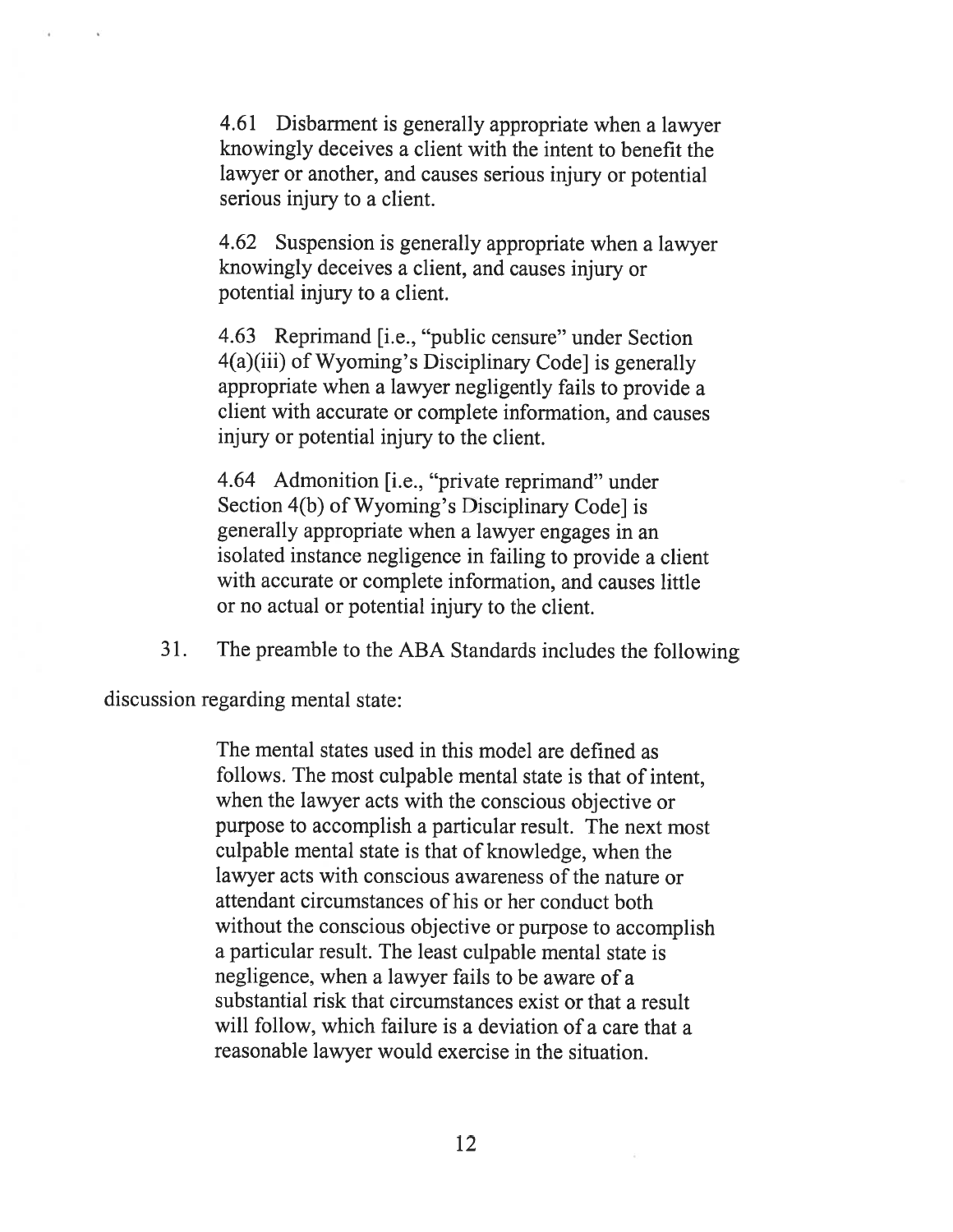32. Given that Respondent has acknowledged rules violations, the appropriate sanction under the Guidelines therefore turns on whether Respondent to have acted "knowingly" or "negligently" as so defined. Respondent acknowledges that he acted negligently with respect to the rules violations to which he has stipulated.

33. Under the ABA Standards, "injury" is defined as "harm to <sup>a</sup> client, the public, the legal system, or the profession which results from <sup>a</sup> lawyer's misconduct. The level of injury can range from 'serious' injury to 'little or no' injury; <sup>a</sup> reference to 'injury' alone indicates any level of injury greater than 'little or no' injury." "Potential injury" is defined as "harm to <sup>a</sup> client, the public, the legal system or the profession that is reasonably foreseeable at the time of the lawyer's misconduct, and which, but for some intervening factor or event, would probably have resulted from the lawyer's misconduct."

34. Respondent concedes that Complainants were injured within the meaning of the Standards, including by a delay and because of the burden to them of changing counsel.

35. ABA Standard 9.0, entitled "Aggravation and Mitigation," provides as follows: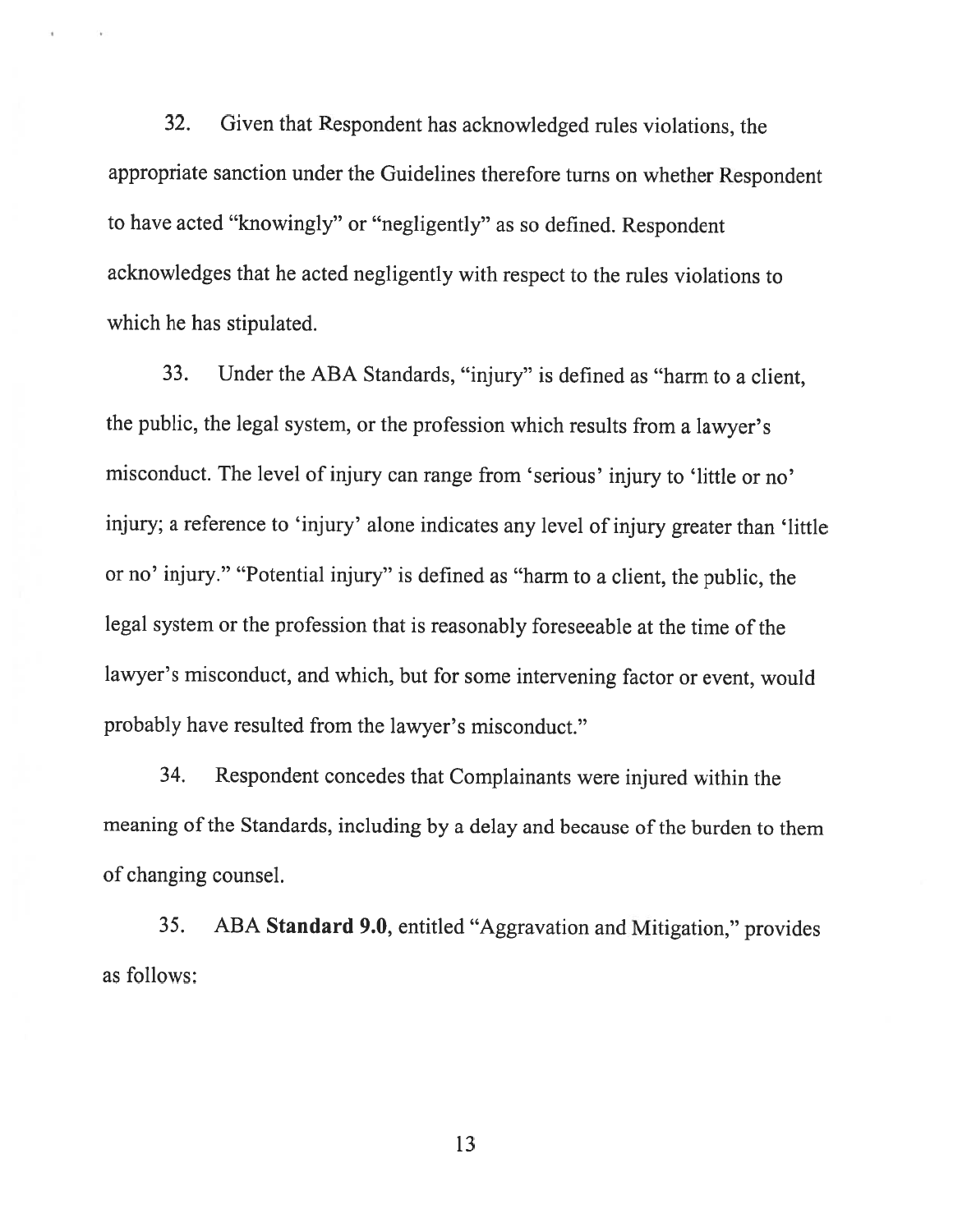## 9.1 Generally

After misconduct has been established, aggravating and mitigating circumstances may be considered in deciding what sanction to impose.

## 9.2 Aggravation

9.21 Definition. Aggravation or aggravating circumstances are any considerations or factors that may justify an increase in the degree of discipline to be imposed.

9.22 Factors which may be considered in aggravation. Aggravating factors include:

(a) prior disciplinary offenses;

(b) dishonest or selfish motive;

(c) <sup>a</sup> pattern of misconduct;

(d) multiple offenses;

(e) bad faith obstruction of the disciplinary proceeding by intentionally failing to comply with rules or orders of the disciplinary agency;

(f) submission of false evidence, false statements, or other deceptive practices during the disciplinary process;

(g) refusal to acknowledge wrongful nature of conduct;

 $(h)$  vulnerability of the victim;

(1) substantial experience in the practice of law;

(j) indifference in making restitution; and

(k) illegal conduct, including that involving the use of controlled substances.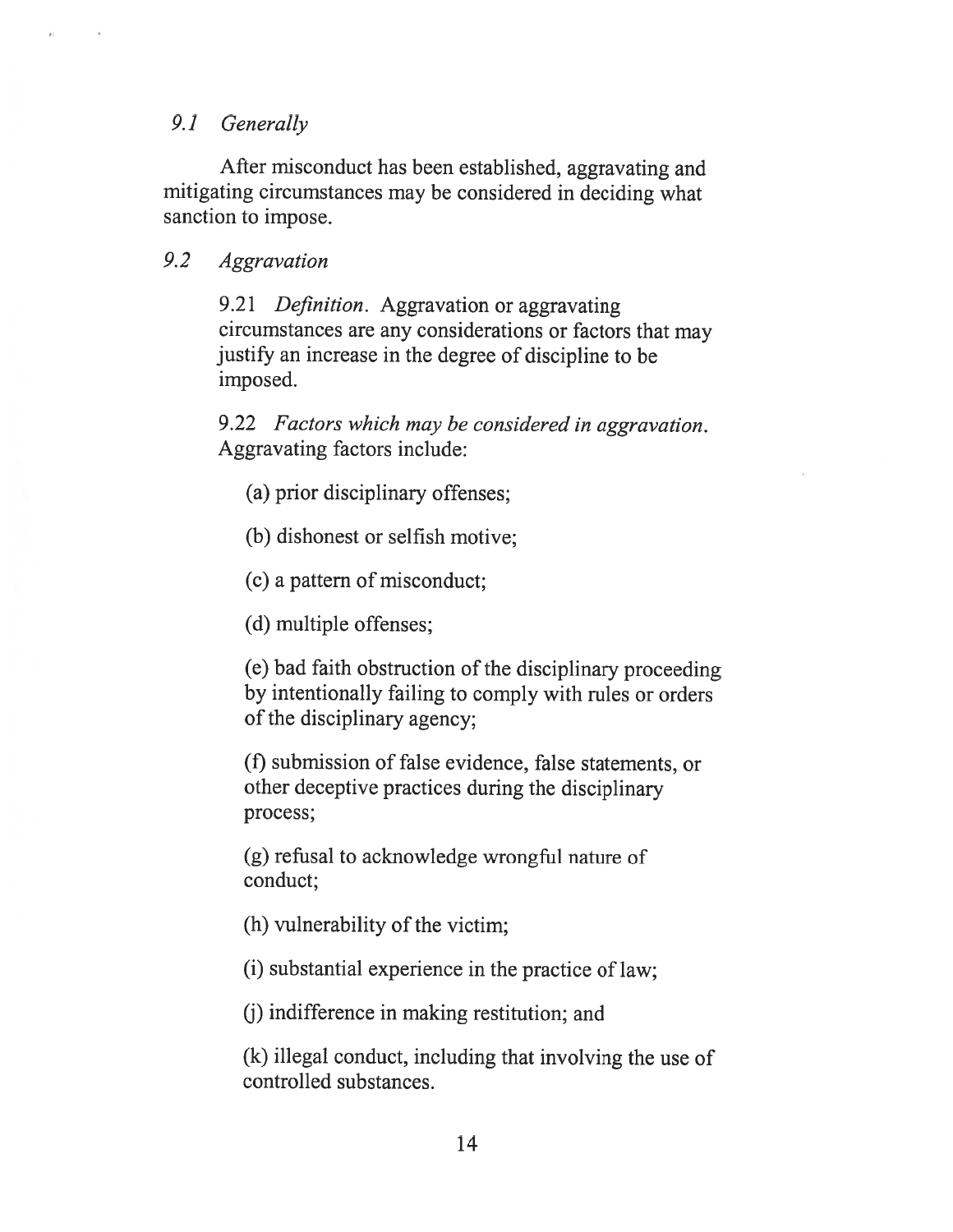#### 9.3 Mitigation

9.31 Definition. Mitigation or mitigating circumstances are any considerations or factors that may justify <sup>a</sup> reduction in the degree of discipline to be imposed.

9.32 Factors which may be considered in mitigation. Mitigating factors include:

(a) absence of <sup>a</sup> prior disciplinary record;

(b) absence of <sup>a</sup> dishonest or selfish motive;

(c) personal or emotional problems;

(d) timely good faith effort to make restitution or to rectify consequences of misconduct;

(e) full and free disclosure of disciplinary board or cooperative attitude toward proceedings;

(f) inexperience in the practice of law;

(g) character or reputation;

(h) physical disability;

(1) mental disability or chemical dependency including alcoholism or drug abuse when:

(1) there is medical evidence that the respondent is affected by <sup>a</sup> chemical dependency or mental disability;

(2) the chemical dependency or mental disability caused the misconduct;

(3) the respondent's recovery from the chemical dependency or mental disability is demonstrated by <sup>a</sup> meaningful and sustained period of successful rehabilitation; and

(4) the recovery arrested the misconduct and recurrence of that misconduct is unlikely.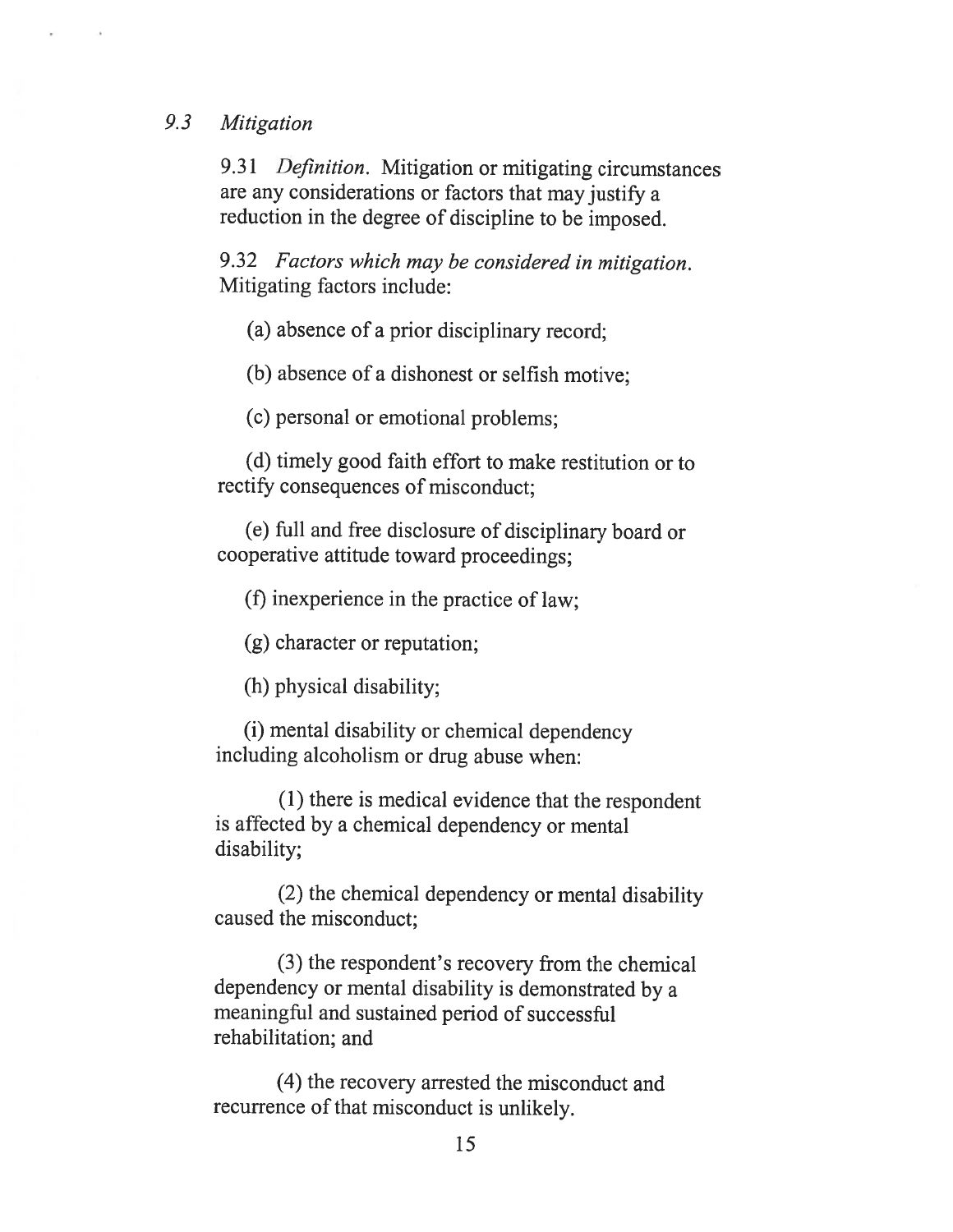(j) delay in disciplinary proceedings;

(k) imposition of other penalties or sanctions;

(1) remorse; and

(m) remoteness of prior offenses.

9.4 Factors Which Are Neither Aggravating nor Mitigating

The following factors should not be considered as either aggravating nor mitigating:

(a) forced or compelled restitution;

(b) agreeing to the client's demand for certain improper behavior or result;

(c) withdrawal of complaint against the lawyer;

(d) resignation prior to completion of disciplinary proceedings;

(e) complainant's recommendation as to sanction; and

(f) failure of injured client to complain.

36. The following mitigating factor is present: absence of <sup>a</sup> dishonest or selfish motive.

37. There has been no delay in the conduct of these proceedings

sufficient to consider delay as additional mitigating factor.

38. The following aggravating factors are present: (1) vulnerability of victim; (2) prior disciplinary offenses; and (3) substantial experience in the practice of law.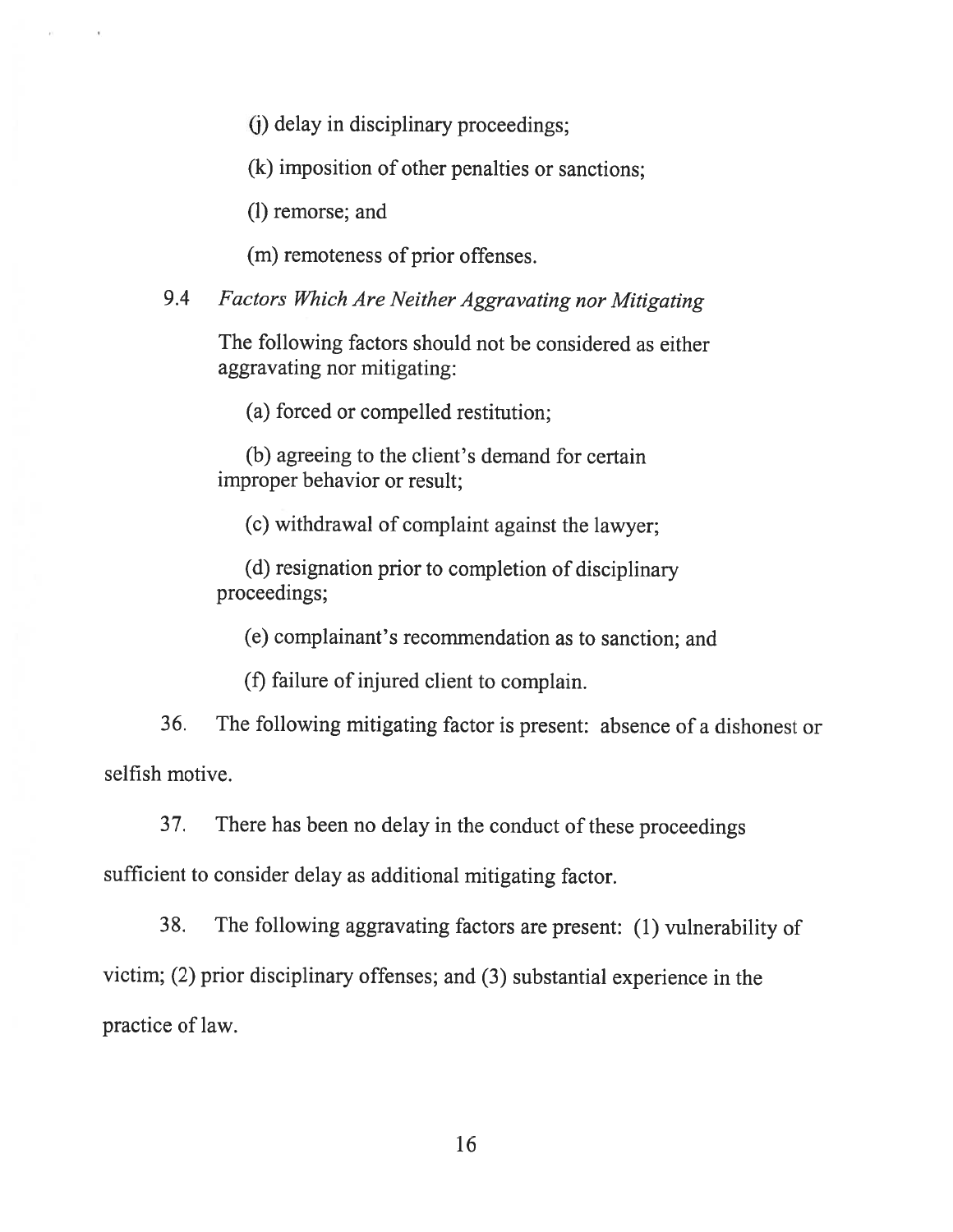39. While Respondent took the position that his prior disciplinary history should not be considered as either <sup>a</sup> mitigating or aggravating factor, the Board disagrees. Respondent was originally admitted to the Wyoming State Bar in 1968. He was disbarred in 1995, was later held in contempt of court for engaging in the unauthorized practice of law while disbarred, and was reinstated to the practice of law in 2004. Reinstatement of Jones, 82 P.3d 1239 (Wyo. 2004). Following his 2004 reinstatement, and prior to the date of this Formal Charge, Respondent has been in good standing.

40. In the event this report and recommendation is approved by the Court and an order of public censure is issued, Respondent has consented to the following press release:

> By order dated \_\_\_\_\_\_\_\_\_, the Wyoming Supreme Court publicly censured Frank J. Jones. The censure arose from <sup>a</sup> complaint that was filed against Mr. Jones by former clients Roger Ganfield and Freda Sudrla who had engaged Jones to represent them in <sup>a</sup> boundary dispute with <sup>a</sup> neighbor. Upon investigation, it appeared that Mr. Jones had failed to fully inform his clients about Jones' longstanding relationship with the neighbor/adverse party, that Jones had failed to fully advise Ganfield about the material limitations his relationship with the neighbor might impose on Mr. Jones' ability to represent Ganfield, and, that Jones had failed to obtain Ganfield's fully informed to consent in <sup>a</sup> writing to those conflicts of interest. Then during work on the matter, Jones undertook work to advance interests of the neighbor/adverse party without the informed consent of Ganfield and Sudria.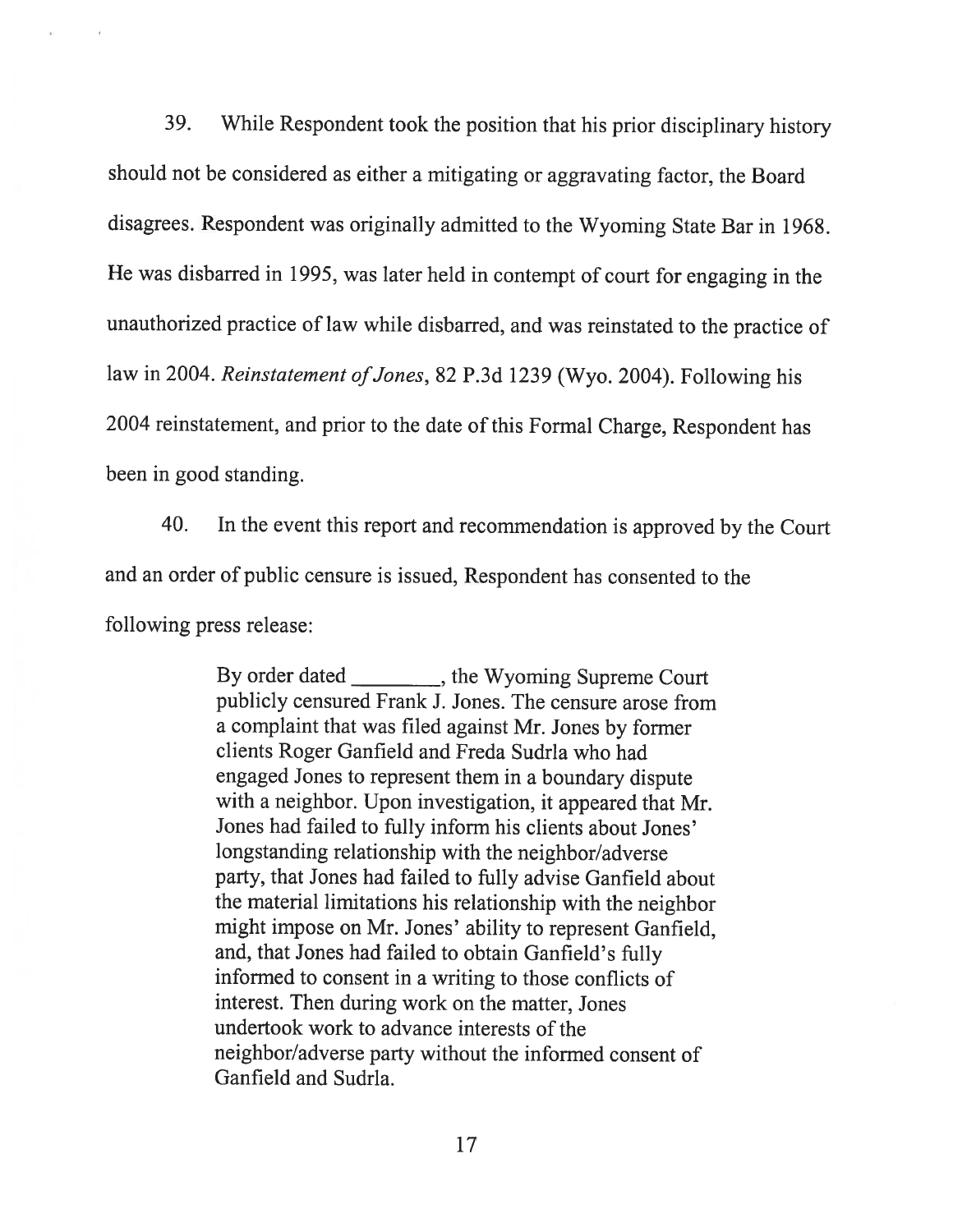Before the disciplinary investigation proceeded to any formal charge before the Board of Professional Responsibility, Mr. Jones agreed to stipulate to <sup>a</sup> public censure. <sup>A</sup> stipulated motion to that effect was approved by the Board of Professional Responsibility, after which <sup>a</sup> report and recommendation for such discipline was submitted by the Board to the Wyoming Supreme Court. The Court approved the report and recommendation and ordered the public censure on 2015. Mr. Jones was ordered to fully inform future prospective clients of the facts associated with any client conflicts of interest, to fully advise the prospective clients of the limitations on his future representation associated with conflicts of interest and to obtain fully informed consent in writing signed by the clients. Mr. Jones was also ordered to pay an administrative fee of \$500 and costs of \$50 to the Wyoming State Bar.

#### RECOMMENDATION

In consideration of the foregoing, the Board recommends:

- 1. That Respondent shall comply with all obligations of the Wyoming Rules of Professional Conduct in the future; and
	- 2. That Respondent shall complete the Conflicts of Interest section of

the Wyoming State Bar self-audit checklist, and, within thirty days of the Court's entry of an order of public censure, Respondent shall report in writing to Bar Counsel, (a) his findings resulting from the self-audit of his conflict of interest procedures, and (b) all steps he has taken to improve those procedures; and

3. Respondent shall, before undertaking any new matters in the future, comply fully with Rule 1.7, including by making reasonable inquiry to determine